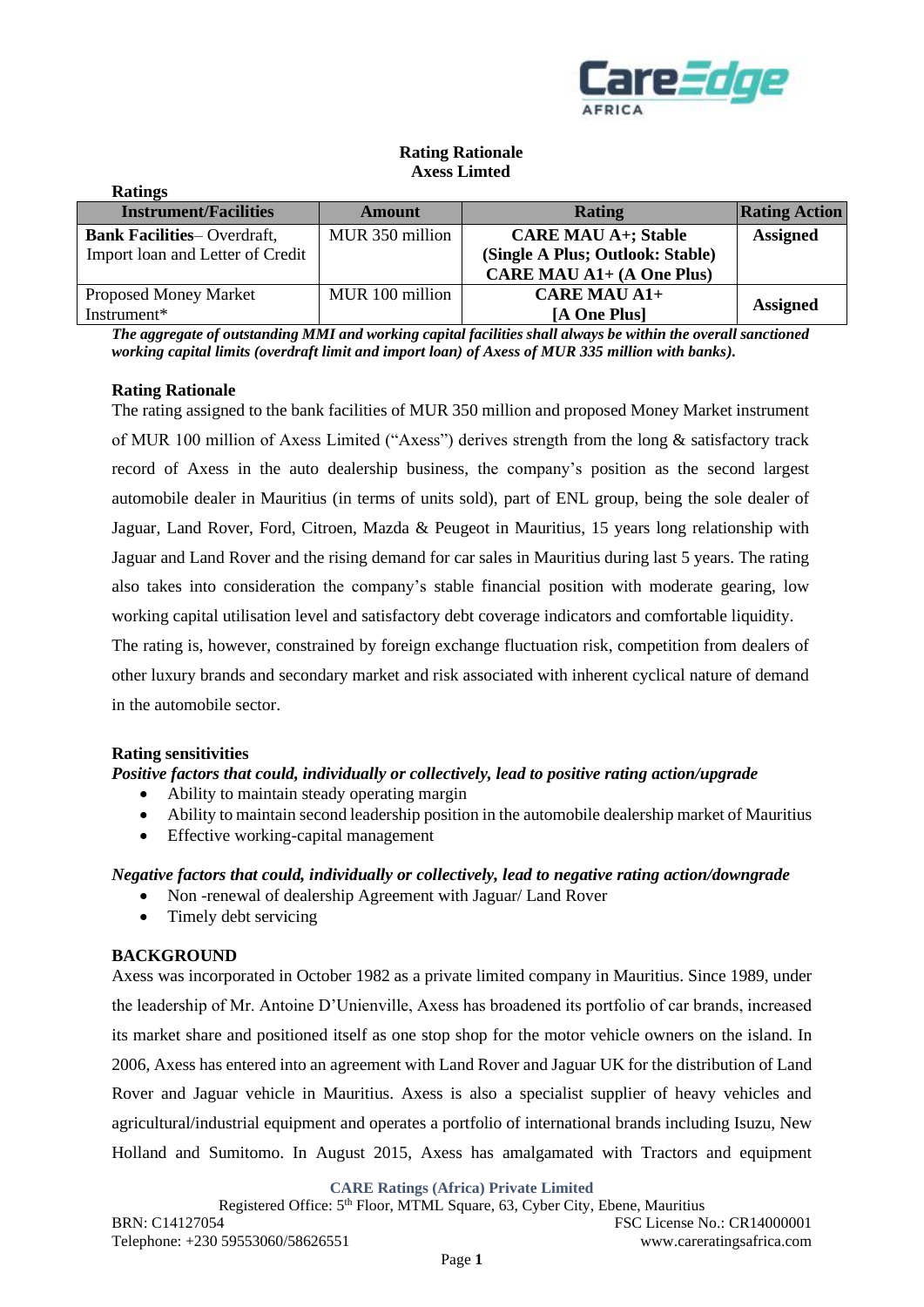

(Mauritius) Ltd (TEML) and Axess remains as the surviving company. Axess is wholly owned (100%) by ENL Commercial, which in turn is a subsidiary of ENL Limited (CARE MAU A Stable).

Axess is the sole distributor of Jaguar and Land Rover cars in Mauritius for over 15 years. The company has expanded its activities and entered distribution of Ford, Suzuki, Mazda, Citroen and Peugeot (all sole distributors except for Suzuki).

**Axess** is engaged in the distribution of new cars - passenger vehicles, commercial vehicles and heavy vehicles of agricultural /industrial equipment. The company display its vehicle brands through its two showrooms (rented) equipped with 4-S facilities (sales, service, spare-parts, and systems) in Mauritius along with one body & paint and mechanical workshop. Apart from this, the company is also involved in trading of pre-owned cars. Other additional income from Axess is from its sales of spare parts and accessories and car servicing facilities. Axess also has a dedicated Tyre Department (Michelin) supplying a range of tyre brands (including Michelin) to its customers.

**Management:** Axess is a professionally managed company. It is governed by a 5-member Board of Directors comprising of eminent industrialists and professionals. Mr. Eric Espitalier Noel is the Chief Executive Officer of ENL Commercial and has extensive experience in the commercial and hospitality sectors, being a Board Member of various companies operating in those fields of activity. The strategic affairs of the company are looked after by him and Mr. Antione D'unienville (General Manager of Axess). Mr. Antoine D'Unienville holds a BSc in Economics from the University of Cape Town and a degree in Political Science (Paris). He is also an Executive Director of ENL Commercial Limited, Axess' parent company. They are assisted by a team of professionals looking after various functions of the company.

# **CREDIT RISK ASSESSMENT**

#### **Strong parentage of ENL Group**

Axess is a 100% subsidiary of ENLC, which is a wholly owned subsidiary of ENL Limited (ENL: rated CARE MAU A; Stable). ENL is one of the large conglomerates in Mauritius having diverse business interest from Land and Investment, Commerce and Industry, Real Estate, Agro-Industry hospitality, logistics, Fintech to IT & ITeS domain. Land & Investment and Real Estate and Commerce & Industry are major business segments of ENL. ENL is controlled and managed by the Espitalier Noel family.

The group owns around 23,000 arpents (acres) of land in Moka (Centre of the island and most populated & one of the posh areas of Mauritius), Savannah (South) and Bel Ombre/Case Noyale (South-West). It grows sugar cane on 15,000 arpent of land and have earmarked about 5% of this area (around 1,000 arpent near Moka) for real estate development over next 10 years. Since the group has been holding such land for more than 100 years, its cost is almost negligible as compared to its current value. In 2011, the group inaugurated the Bagatelle Mall which is the most popular mall of Mauritius and has increased the land value in Moka region. The group's strategy for growth has remained virtually unchanged over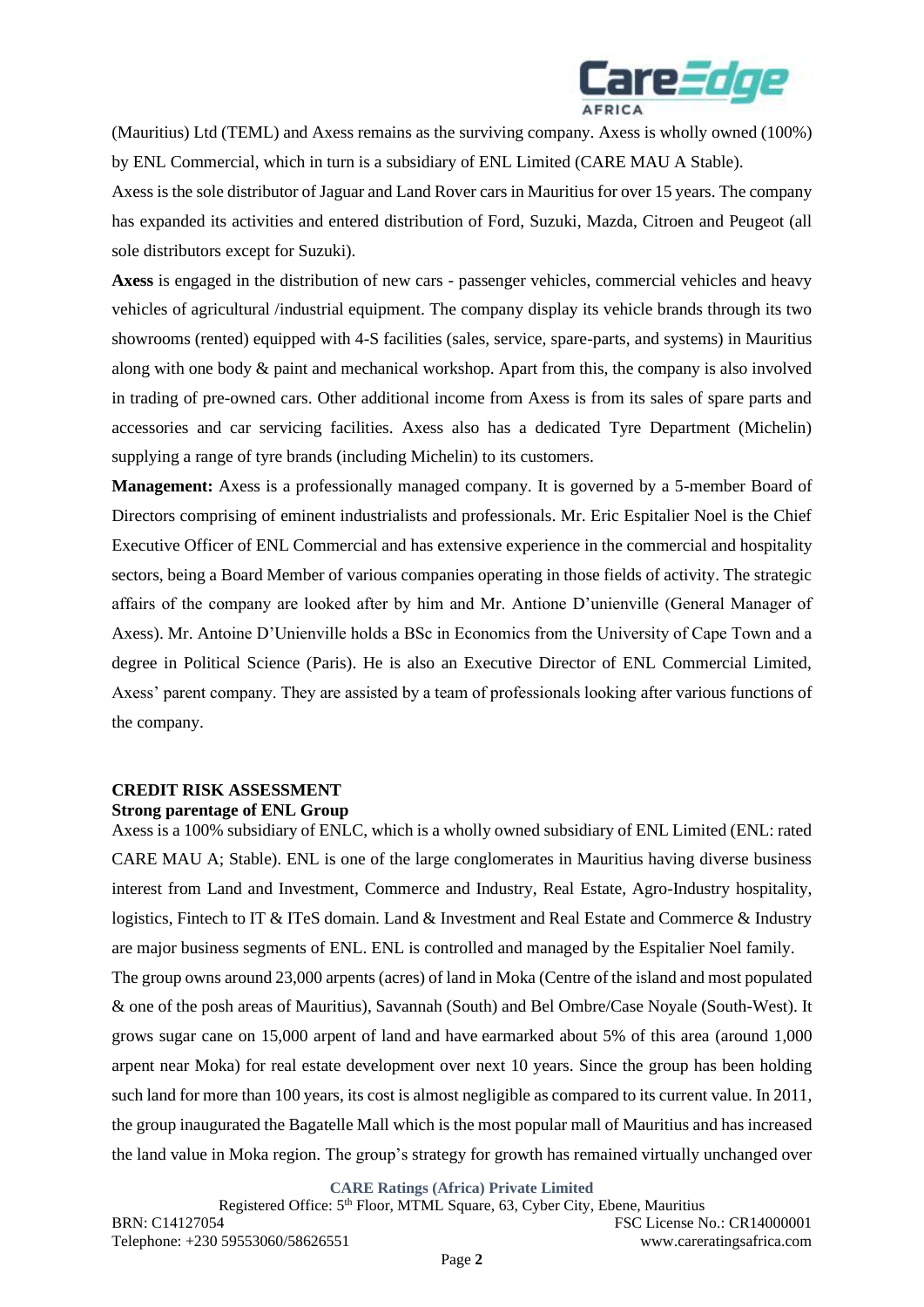

time: it leverages its significant land assets, to create cash-generating businesses that participate in building up modern-day Mauritius.

The promoters of ENL group hold their stake in various group entities through L'Accord. Four of the group's companies (ENL Limited [CARE MAU A Stable], Rogers, Ascencia [rated CARE MAU AA-Stable] and Commercial Investment Property Fund) are listed on SEM, with a market capitalization exceeding MUR 25 billion (against total debt of MUR 24 billion).

| EINE EMMEG (Standarone Financials) as on June 50, 2020 are as under:<br>MUK MIIIION |                |         |  |  |  |
|-------------------------------------------------------------------------------------|----------------|---------|--|--|--|
| For the year ended as on June 30,                                                   | 2019           | 2020    |  |  |  |
|                                                                                     | <b>Audited</b> |         |  |  |  |
| <b>Total Income</b>                                                                 | 255            | 226     |  |  |  |
| <b>EBIDTA</b>                                                                       | 60             | (92)    |  |  |  |
| Interest                                                                            | 199            | 389     |  |  |  |
| Fair value gain on revaluation of investment properties                             | 282            | 1.869   |  |  |  |
| Profit on sale of land                                                              | 43             | 872     |  |  |  |
| <b>PAT</b>                                                                          | 189            | 2,640   |  |  |  |
| Gross Cash Accruals (GCA) (Net of fair value gain in FY19, FY20 & 9MFY21)           | 189            | 771     |  |  |  |
| Dividend paid/proposed                                                              | 195            | 169     |  |  |  |
| Tangible networth                                                                   | 17,348         | 19,656  |  |  |  |
| Total debt                                                                          | 7,223          | 7,336   |  |  |  |
| <b>Investment</b> in Subsidiaries                                                   | 14,685         | 13,661  |  |  |  |
| Cash & Bank balances                                                                | 609            | 789     |  |  |  |
| PAT (after defd. tax) / Total income                                                | 74.12          | 1170.71 |  |  |  |
| Overall gearing ratio                                                               | 0.42           | 0.37    |  |  |  |
| Interest coverage (times)                                                           | NM             | NM      |  |  |  |

# **ENL Limited (Standalone Financials) as on June 30, 2020 are as under:** *MUR Million*

## **Sole authorized dealer of Land Rover & Jaguar selling luxury car in Mauritius**

Axess enjoys the leverage of being the sole dealer of Land Rover and Jaguar in Mauritius. It has an agreement with Land Rover, United Kingdom, to act as its sole distributor and the same has been renewed annually for the past 15 years (Land Rover, worldwide renews its contracts with the dealers on yearly basis). It also has similar Agreement with TATA Motors & British Motor Holdings to act as the sole distributor of Jaguar in the island. The contract is also renewed annually. The company's long association with these brands also speaks about its ability to renew the sole distributorship contract in future. In last 15 years, Land Rover & Jaguar have imparted training on knowledge & technical specification of Land Rover & Jaguar cars to various senior management personnel and staff of Axess. The company's showroom, spare parts, repairs & maintenance division and new body workshop has been set up under the guidance of the 2 companies. The unit sales of various luxury brands (BMW, Mercedes, Audi, Jaguar, Porsche and Land Rover) including Land Rover and Jaguar for last 5 years:

| <b>Passenger Cars Sold (Units)</b> | 2016 | 2017 | 2018 | 2019 | 2020 |
|------------------------------------|------|------|------|------|------|
|                                    | 12m  | 12m  | 12m  | 12m  | 12m  |
| <b>BMW</b>                         | 661  | 657  | 667  | 588  | 526  |
| <b>Mercedes</b>                    | 410  | 413  | 325  | 336  | 323  |
| Audi                               | 242  | 271  | 270  | 241  | 227  |
| <b>Land Rover</b>                  | 49   | 36   | 22   | 91   | 85   |
| Mini                               | 33   | 28   | 47   | 66   | 66   |
| Porsche                            | 61   | 48   | 52   | 53   | 46   |
| Jaguar                             | 80   | 78   | 77   | 86   | 38   |

# **CARE Ratings (Africa) Private Limited**

Registered Office: 5<sup>th</sup> Floor, MTML Square, 63, Cyber City, Ebene, Mauritius BRN: C14127054 FSC License No.: CR14000001 Telephone: +230 59553060/58626551 www.careratingsafrica.com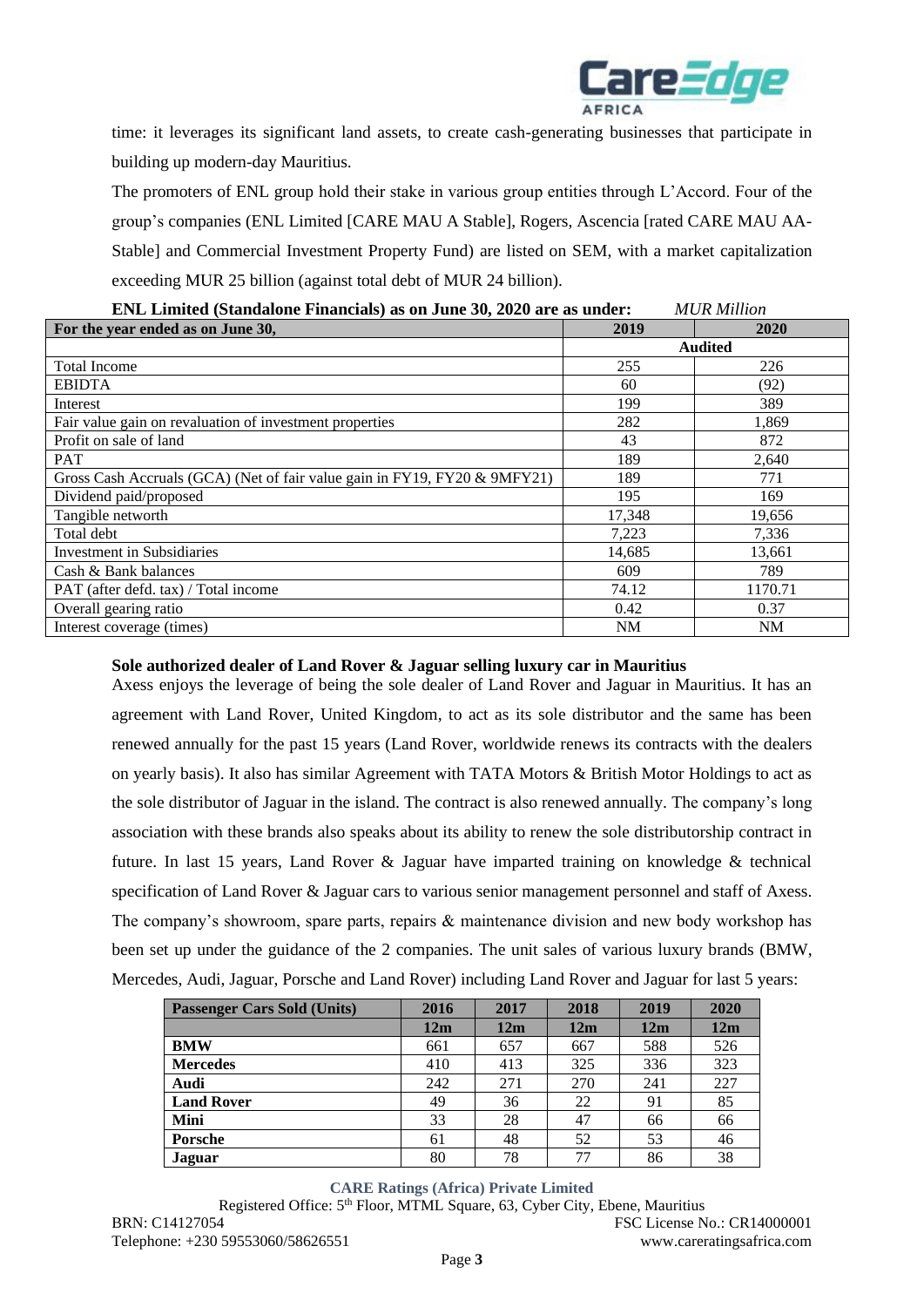

#### *Source: National Transport Authority*

Sale of new Jaguar cars in Mauritius dipped in FY20 due to the shortage of stock. Due to small size of the market almost every brand has only one authorized car dealer, hence competition from another dealer representing the same brand is very unlikely. Land Rover cars are quite popular around the island. Axess offers entire series of Land Rover cars (Series Sport, Defender 90/110, Evoque and Velvar) available in the range of MUR 4.0 – MUR 6.5 million which provides it the leverage to cater to different customer segments.

Axess also provides entire series of Jaguar cars. This apart, currently both Land Rover and Jaguar has launched their hybrid & electric models and all these models are in high demand due to duty discounts (30%-100%) provided by the Govt of Mauritius.

## **Sole authorized dealer of Ford, Mazda, Isuzu and Peugeot in Mauritius**

Axess is also the sole authorized dealer of Ford, Mazda, Isuzu and Peugeot in Mauritius. It also sales Suzuki cars along with another car dealer in Mauritius. All these sole dealership acts as a strong and consistent revenue generating source for the company. It also helps Axess to establish its dominant position in the auto dealer market of Mauritius. While Ford is sold in the same showroom of Mazda and Isuzu, but Peugeot and Suzuki are sold in a different showroom recently built in the Bagatelle Motorcity. This is the very first automobile centre which offers a wide range of renowned brand of vehicles. Axess, for instance, has already set up flagships of French automakers Peugeot et Citroën, as well as renowned Japanese automaker Suzuki. The unit sales of various brands for last 5 years are as under.

| New Passenger Cars Sold (units) – 12M | 2016 | 2017  | 2018  | 2019  | 2020 |
|---------------------------------------|------|-------|-------|-------|------|
| <b>KIA</b>                            | 960  | 1.242 | 1,317 | 1.242 | 982  |
| Toyota                                | 942  | 962   | 1,370 | 1.495 | 729  |
| Hvundai                               | 903  | 1.044 | 664   | 1,021 | 523  |
| <b>Nissan</b>                         | 852  | 942   | 1,282 | 1,370 | 419  |
| Renault                               | 570  | 533   | 487   | 496   | 357  |
| Suzuki (Axess)                        | 465  | 633   | 790   | 938   | 651  |
| Honda                                 | 317  | 380   | 392   | 330   | 230  |
| Mitsubishi                            | 184  | 187   | 245   | 608   | 396  |
| Ford (Axess)                          | 117  | 93    | 120   | 287   | 4    |
| Mazda (Axess)                         | 110  | 141   | 166   | 436   | 77   |
| Peugeot (Axess)                       | 102  | 133   | 248   | 204   | 153  |

*Source: National Transport Authority*

In FY20, there was a decline in sale of new passenger cars for all the brands as compared to FY19 due to the pandemic and lockdown. Prior to the pandemic, the past trend depicted increase in sales of Suzuki, Ford and Mazda over the last few years, which in turn has reduced dependence of the company on Jaguar Land Rover for revenue from sale of cars. This apart, the company earns revenue from sale of spare parts, pre-owned cars, revenue from services (repairing of cars in workshops).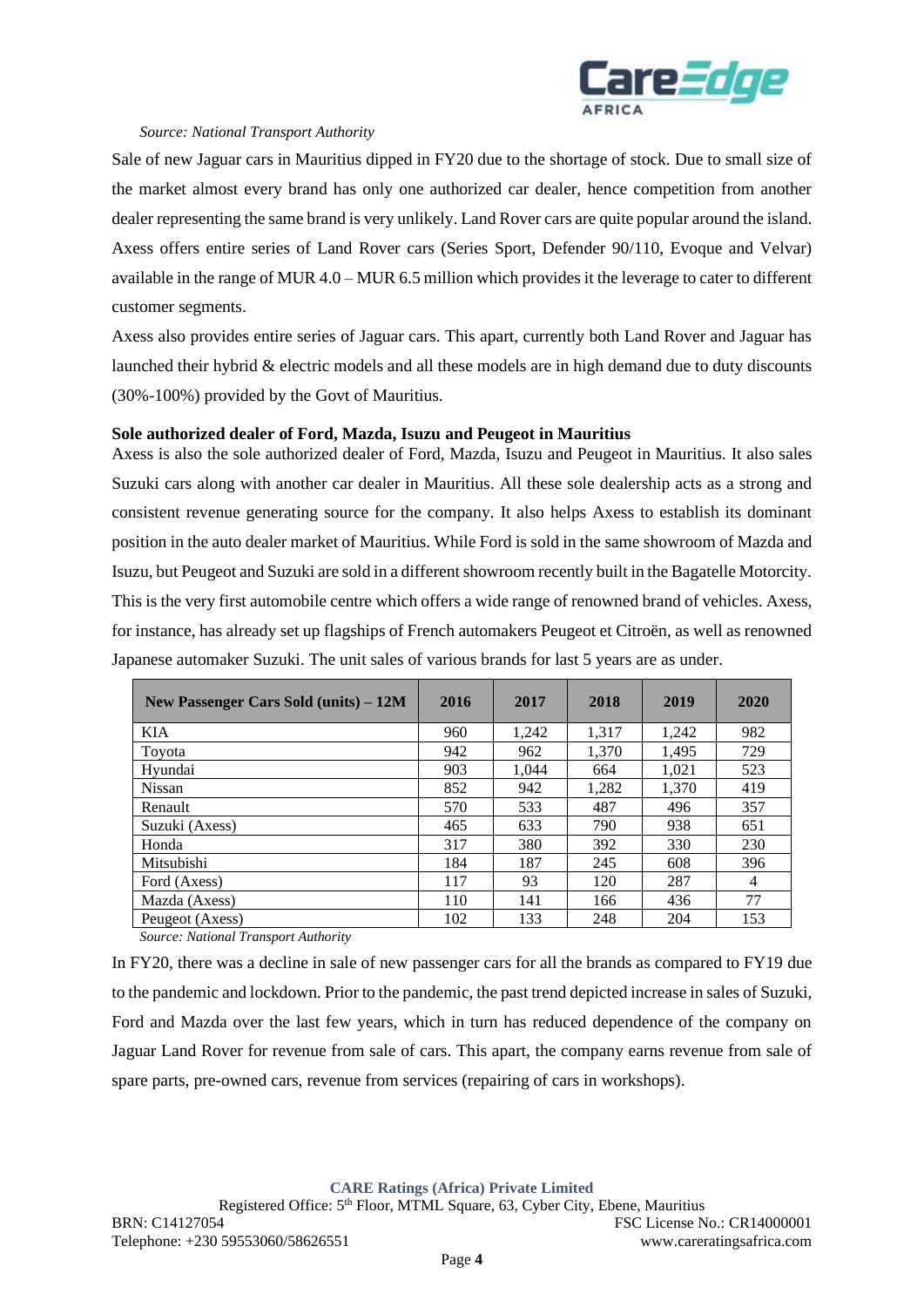

|                                | <b>FY18</b>    |                | <b>FY19</b>    |                | FY20           |                | FY21           |                |
|--------------------------------|----------------|----------------|----------------|----------------|----------------|----------------|----------------|----------------|
|                                | <b>MUR</b>     | $%$ Of         | <b>MUR</b>     | $%$ of         | <b>MUR</b>     | $%$ of         | <b>MUR</b>     | $%$ of         |
|                                | <b>Million</b> | <b>Revenue</b> | <b>Million</b> | <b>Revenue</b> | <b>Million</b> | <b>Revenue</b> | <b>Million</b> | <b>Revenue</b> |
| Sale of vehicles               | 2,496          | 95%            | 2,560          | 81%            | 2,469          | 81%            | 2,378          | 76%            |
| Sale of spare parts and tyres  |                |                | 405            | 13%            | 382            | 13%            | 554            | 18%            |
| Sales of rendering of services | 114            | 4%             | 156            | 5%             | 140            | 5%             | 144            | 5%             |
| Sales from Contract with       |                |                |                |                |                |                | 5              |                |
| customers                      |                |                | 5              | $0\%$          | 7              | $0\%$          |                | 0%             |
| Other operating Income         | 21             | 1%             | 34             | 1%             | 52             | 1%             | 51             | 2%             |
| <b>Total Revenue</b>           | 2,631          | 100%           | 3,161          | 100%           | 3,049          | 100%           | 3,132          | 100%           |

#### *Revenue stream of Axess is as under:*

Axess witnessed an overall decline in revenue from the different sale streams in FY20. However, revenue from spare parts witnessed increase in FY21, with marginal decline in automobile sales. Sale of new vehicles fell by 3% in FY21 over FY20. Sale of new JLR cars in Mauritius fell drastically in FY21 due to lack of vehicle in the showroom. In FY20-21, Jaguar has launched two new Jaguar Ipace and F-Pace (hybrid models). Both the cars have gained popularity in Mauritius due to lower duty and competitive pricing. Sale of Suzuki, Mazda, Ford and Peugeot also dipped due to lack of stocks. Sale of Ford cars are expected to pick up in CY21 with successful re-launch of the Ford raptor pick up vehicle. The company indicated that all its incoming stock for Land Rover and Jaguar till March 2022 is already booked and for non-luxury cars all incoming stocks till January 2022 is fully booked. The company has received advances from the customers (15-25%) based on the value of the vehicles.

## **Preferred dealer for Leasing companies, Corporates & Agricultural companies**

Axess's customers are mainly from Leasing companies, Corporates, and individuals. Corporates accounts comprise of majority of the car sales from the ENL Group followed by Leasing companies and individuals. It caters to around 90% of the car requirement of corporate entities due to its after-sales service facility. Axess also sales pick up vehicles (4X4) of Ford, Mazda and Suzuki, which are quite popular and in demand within the agricultural community. Axess's workshop and inventory of spare parts is considered the best in Mauritius.

# **Stable operating margin in car dealership, service and spare parts**

Axess's automobile dealership model is purely trading in nature, wherein profit margins (EBIDTA margins  $-6.30\% - 8.0\%$ ) during FY18-20 are satisfactory considering the nature of business. This is because of long relationship & better bargaining power with Land Rover and JLR which enables the company to get discounts, offers, and higher credit period on cars. This apart the company's leadership position in automobile market of Mauritius also enabled it to negotiate better terms with other midsegment brands.

Axess paid total rent of MUR 27 million to CIPF in FY21. In FY22, Axess will pay MUR 47 million of rental to CIPF. With full year of operations of the new showrooms in Motor city from FY23, Axess will be paying MUR 68 million of rental to CIPF from FY23 onwards.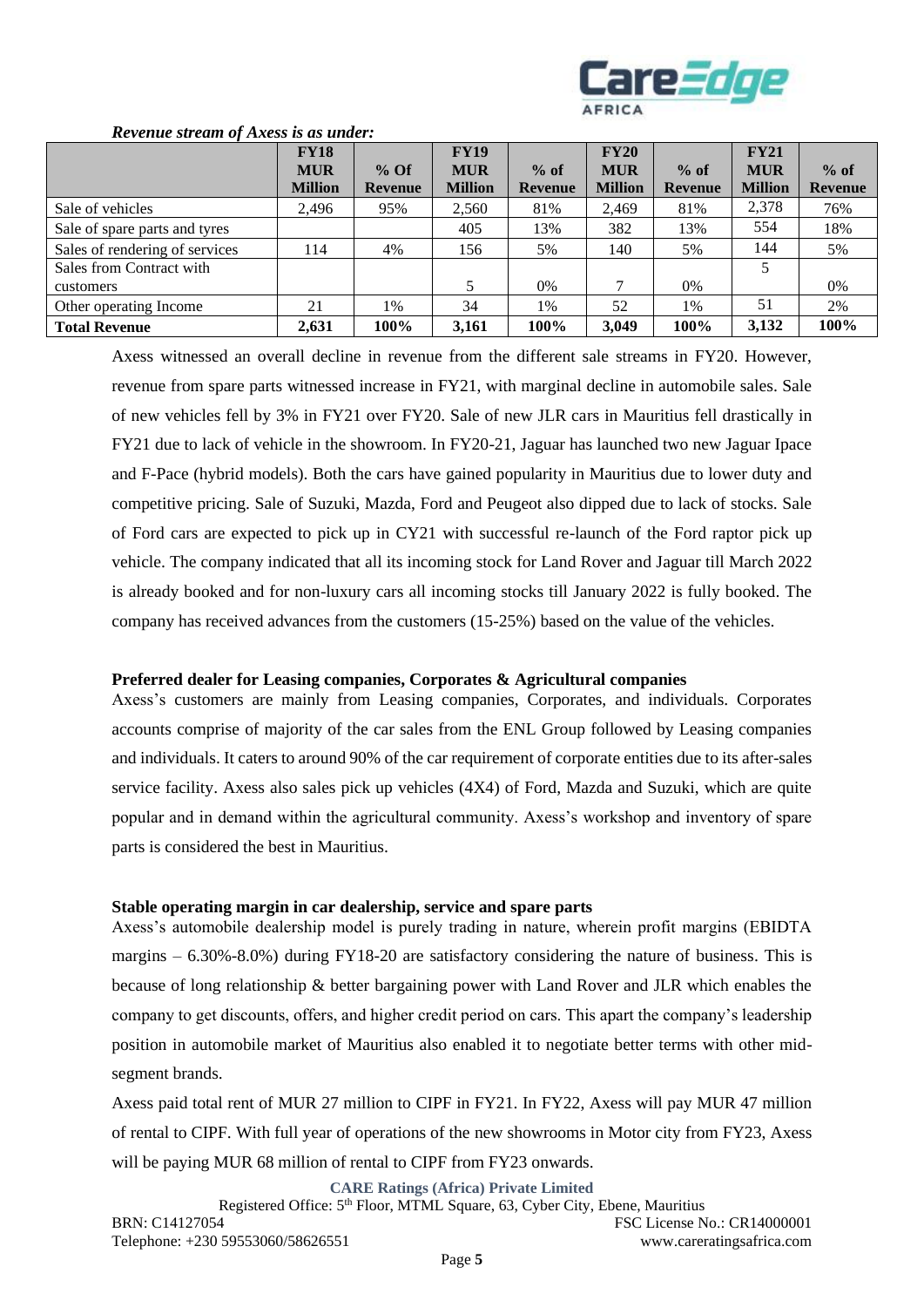

## **Stiff competition from secondary market and other car brand for non-luxury segment**

Axess is the only new car dealer of Land Rover and Jaguar. Given the high price of spare parts and equipment used in service departments of Land Rover and Jaguar, Axess hardly faces any competition from the second-hand card dealers selling re-condition cars. However, it faces competition from other luxury car brands – BMW, Mercedes, Audi and Porche.

The company's non-luxury brand segment (Suzuki, Ford, Peugeot, Citroen, Mazda, Isuzu etc) faces stiff competition from second-hand car dealers who import re-condition cars from Japan & Europe. The second-hand car dealers influence the automotive sector in Mauritius. In January- December 2020, registration of new cars was around 8,180 units and imported cars was around 7,460 units. Sale of cars, both second-hand cars and new cars decreased in FY20 majorly impacted by the lockdown and closure of international borders. The second-hand imported car registration fell by 25% for the period CY20 over CY19 whilst new car registration dropped by 31% during the same period.

# **Foreign exchange fluctuation risk**

Axess is exposed to foreign exchange fluctuation risk by virtue of purchase price of cars & spare parts in Euro (Land Rover & JLR) and USD (Ford and Suzuki) and selling price in MUR. Axess has a credit line of Euro 5 million (MUR 225 million) from JLR at 0% rate for 60 days. Initially the same is utilized for purchasing the cars. The company has an active Treasury desk, headed by Ms, Yagambrun, who monitors the movement of Euro/MUR & USD/MUR closely and the credit facility is repaid on the favourable Euro/MUR rate. In. During last 5 years, the company has always posted foreign exchange gain. This apart, the company also follows a stringent policy to cover its foreign exchange risk with forward cover in case of adverse movement of currency.

#### **Competition from the other automobile dealers of other cars**

Mauritius automobile industry remains a moderately concentrated market. The top 5 dealers - Leal Group, Axess, Toyota Mtius, Bamyris Motors Ltd and ABC Group control around 63% of the market share of new passenger and commercial cars sold. Axess faces competition from dealers of other luxury & premium cars in Mauritius (Mercedes, Audi, BMW, Porche, Honda, Toyota, Hyundai, Nissan & Suzuki). Axess group is the second largest car dealer of Mauritius (in terms of units sold), for last 5 years. It has market share of 22% in FY20.

The automobile industry has witnessed gradual increase in demand of passenger car over the past 10 years. The upward trend in demand for cars have been mainly driven by increasing purchasing power of Mauritians, rising income, declining taxes on vehicles over the period, changing lifestyle and psychological factors like status, social and personal aspirations, and emotional aspects. In FY20 post the pandemic, the automotive sector was impacted leading to a worldwide reduction in car sales. The closed borders and ceasing of operations due to the lockdown slackened the sale of cars. However, new vehicles registration has increased by 19% in 7MCY21 (Jan-July 2021) over 7MCY20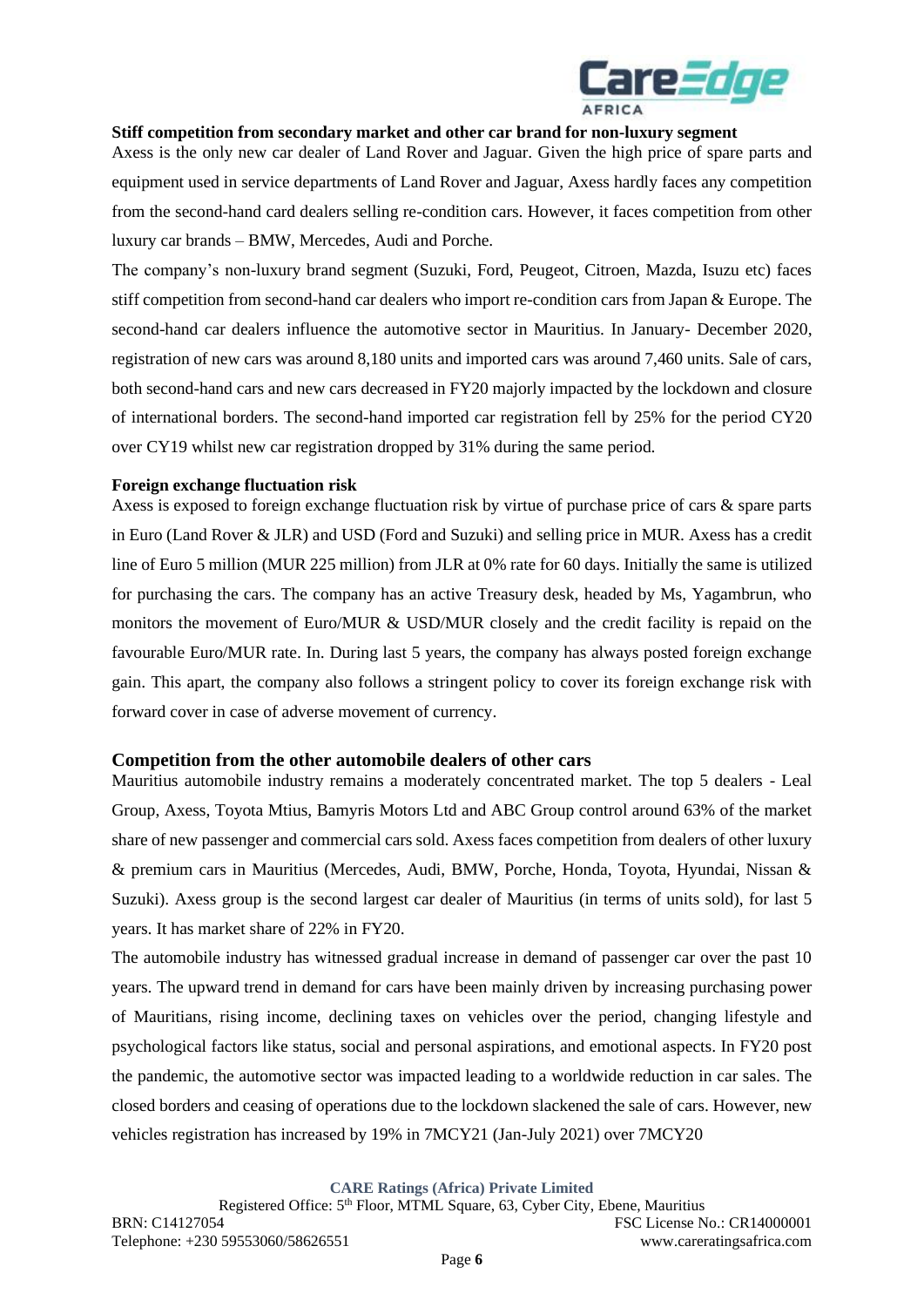

#### **Stable Financial position with moderate gearing**

In FY18 & FY19, Axess witnessed steady revenue growth in the sale of land Rover, Jaguar, Ford, Suzuki and Mazda cars; thereby increasing the sale of vehicles, spares & accessories and servicing. EBIDTA & PAT has also increased in FY18 and FY19.

However, in FY20, Total income witnessed a dip of 4% due to 3 months lockdown period and challenges faced with import of new cars due to closed frontiers. Despite lower turnover, EBIDTA increased by 14% in FY20 due to lower cost of sales (company benefited in turnover from appreciation of USD & EURO between March-June period). PAT was lower due to higher depreciation upon application of IFRS 16. GCA increased from Mur 113 million in FY17 to Mur 173 million in FY20.

In FY21, despite lower revenue from car sales, turnover witnessed an increase of 1.1% due to higher revenue from sale of spare parts, tyres and servicing. However, EBITDA and PAT were lower due to higher cost of goods sold vis-à-vis incremental turnover, since Axess provided discounts to clear its stock of cars in May-June 2021 (post second lockdown). GCA was satisfactory at MUR 157 million.

Axess doesn't have any long-term debt from banks and Financial Institution, barring some leasing facility.

In FY19, the company had availed long term loan from ENL Limited (MUR 112 million @3.10% p.a.) and utilized the same to reduce its short-term borrowings from banks. The company further availed MUR 172 million from ENL Limited (@3.10%) in FY20 to manage its working capital (cheaper than overdraft at 4.10%). As on June 30, 2020 and 2021, Axess had Mur 284 million of borrowings from ENL Limited. The management stated that Axess has repaid MUR 250 million to ENL Limited by partly utilizing its cash and bank borrowings.

Overall gearing improved June 2019. The same deteriorated to 0.85x as on June 30, 2020, due to debt availed from ENL Limited. The same has improved further to 0.60x as on June 30, 2021 due to lower utilization of working capital facilities. The management has stated they don't have any plans to borrow long term loans in next 3-5 years. They will be primarily using working capital to finance inventory and debtors. Current ratio has been above unity over the few years, since the company uses advance from customers to part finance its inventory. The average fund based working capital utilization was at 30% during the last 12 months ended September 2021.

## **Short Term Rating Analysis:**

Axess has to maintain high inventory (around 2-3-month period) for display and to guard against supply shortages (shipment of cars from Europe and Japan takes 30-40 days). It has to maintain inventory of spare parts for around 6-9 months. Axess has a credit line of Euro 5 million (MUR 225 million) from JLR at 0% rate for 60 days. This apart the company also takes 15-20% advance from its customers at the time of initial booking. Accordingly, the company's inventory is financed by a mix of creditors (Letter of credit, advances from customers and bank borrowings).

**CARE Ratings (Africa) Private Limited** While Axess delivers the vehicle only after receipt of full payment or against the release order from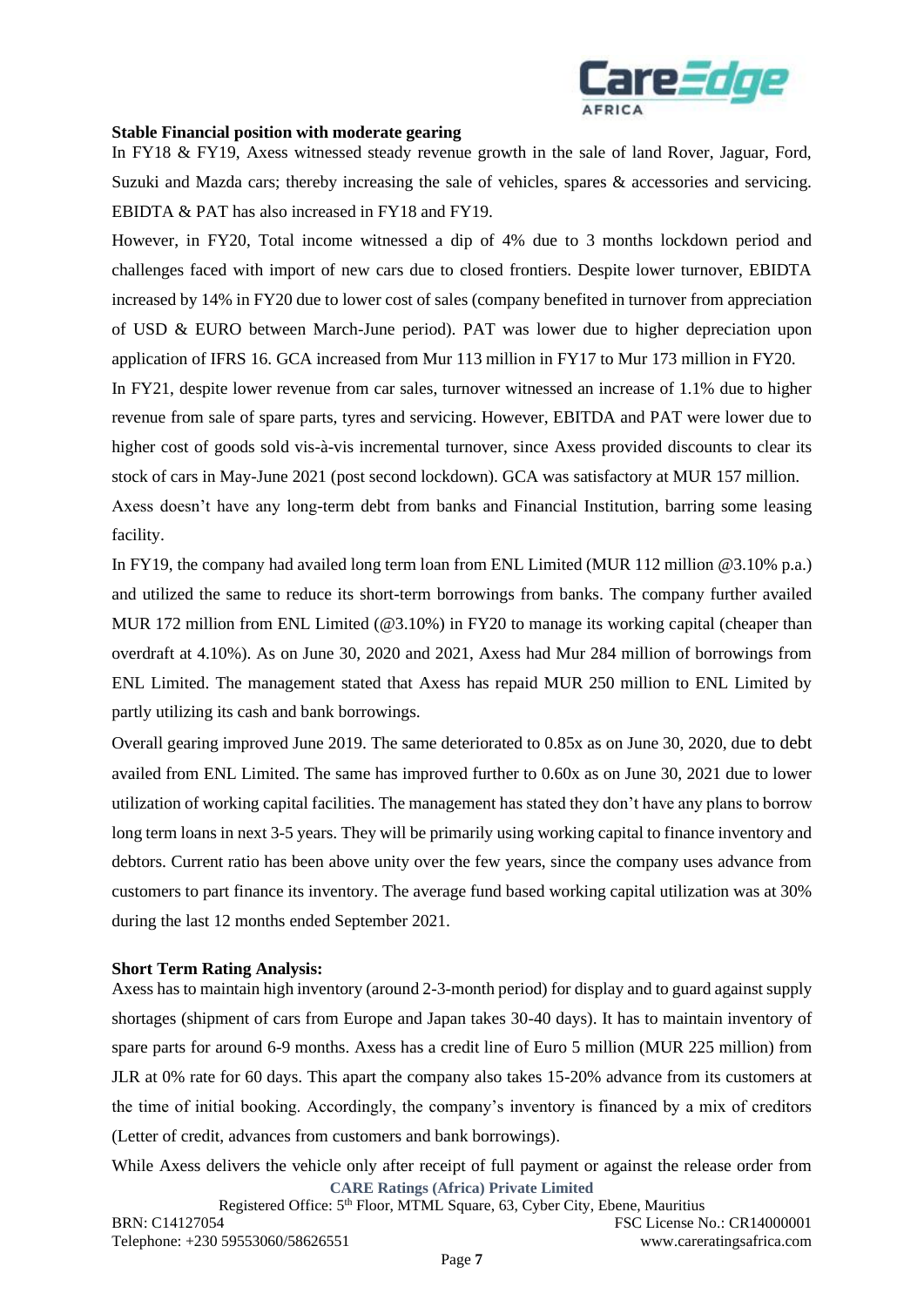

financial institution (funding the vehicle), however the financial institution takes around 30-40 days' time to release the funds. This apart insurance companies take 60-90 days to release the funds for repairs & services. Accordingly, the company has to utilize its bank borrowings to fund its receivables and inventory. The average fund based working capital utilization was at 30% during the last 12 months. The company's utilisation of non-fund based facilities (Letter of Credit) was around 65% during last 12 months.

| <b>FINANCIAL PERFORMANCE</b>                        |                |               |                | <b>MUR Million</b> |          |
|-----------------------------------------------------|----------------|---------------|----------------|--------------------|----------|
| For the year ended as on                            | $Jun-17$       | <b>Jun-18</b> | $Jun-19$       | $Jun-20$           | $Jun-21$ |
|                                                     |                |               | <b>Audited</b> |                    |          |
| Revenue                                             | 2,104          | 2,610         | 3,127          | 2,997              | 3,037    |
| <b>Total Income</b>                                 | 2,134          | 2,631         | 3,161          | 3,049              | 3,084    |
| <b>EBIDTA</b>                                       | 145            | 165           | 210            | 239                | 216      |
| Depreciation                                        | 49             | 47            | 53             | 90                 | 96       |
| Interest                                            | 37             | 31            | 28             | 53                 | 51       |
| <b>PBT</b>                                          | 64             | 91            | 134            | 103                | 70       |
| <b>PAT</b>                                          | 64             | 76            | 112            | 83                 | 60       |
| Gross Cash Accruals (GCA)                           | 113            | 123           | 164            | 173                | 157      |
| Dividend paid/proposed                              | $\blacksquare$ | 30            | 50             | $\blacksquare$     | 40       |
| <b>Financial Position</b>                           |                |               |                |                    |          |
| Equity share capital                                | 150            | 250           | 250            | 250                | 250      |
| Tangible networth                                   | 296            | 452           | 484            | 568                | 587      |
| <b>Total debt</b>                                   | 413            | 329           | 335            | 483                | 355      |
| - Long term debt                                    | 111            | 20            | 26             | 35                 | 30       |
| - Short term debt                                   | 271            | 275           | 197            | 170                | 47       |
| - Loan from holding company - ENL Limited           | 31             | 34            | 112            | 278                | 278      |
| Cash & Bank balances                                | 14             | 48            | 42             | 20                 | 213      |
| <b>Key Ratios</b>                                   |                |               |                |                    |          |
| Profitability (%)                                   |                |               |                |                    |          |
| EBIDTA / Total operating income                     | 6.89           | 6.32          | 6.73           | 7.96               | 7.12     |
| PAT / Total income                                  | 3.01           | 2.90          | 3.53           | 2.72               | 1.96     |
| ROCE- operating $(\%)$                              | 0.00           | 12.44         | 14.06          | 7.40               | 4.5      |
| $RONW(\%)$                                          | 0.00           | 20.42         | 23.86          | 15.76              | 10.5     |
| <b>Solvency</b>                                     |                |               |                |                    |          |
| Long Term                                           |                |               |                |                    |          |
| Debt equity ratio                                   | 0.37           | 0.04          | 0.05           | 0.06               | 0.05     |
| Overall gearing ratio (incl. loan from ENL Limited) | 1.39           | 0.73          | 0.69           | 0.85               | 0.60     |
| Interest coverage (times)                           | 3.94           | 5.37          | 7.50           | 4.52               | 4.28     |
| Total debt/EBITDA                                   | 2.85           | 1.99          | 1.59           | 2.03               | 1.64     |

# **Adjustments**

- 1. Tangible net worth is calculated by netting off revaluation reserve and intangible assets from total equity.
- 2. Gross Cash Accruals (GCA) is calculated as PAT+ Depreciation + deferred tax.
- 3. Gearing ratio is calculated as total debt (long term and short-term debt)/Tangible Net worth.
- **4.** Total Operating Income includes revenue from others (Dividend income, rental income, Management fees, rebate on purchase, etc.)